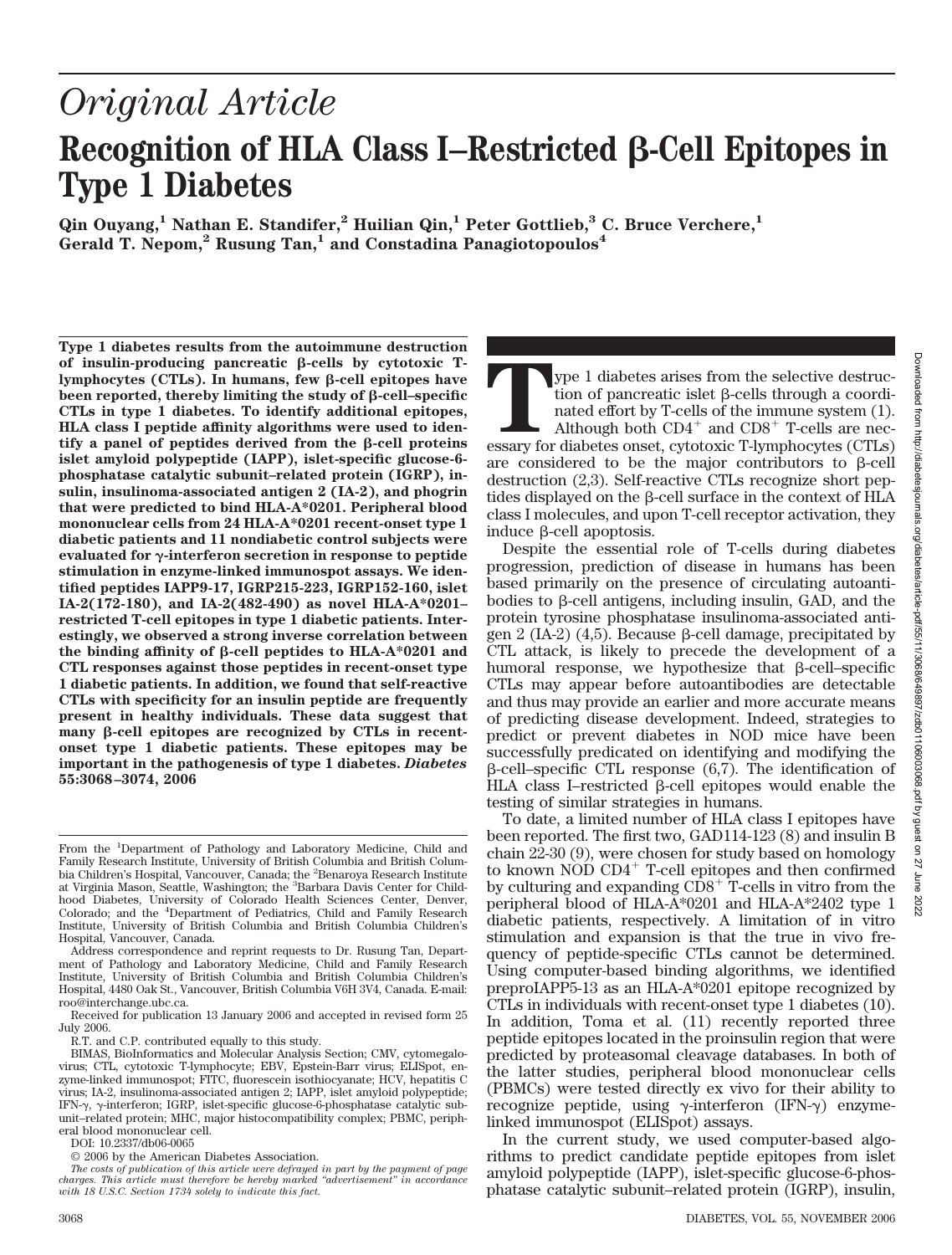IA-2, and IA-2 $\beta$  (phogrin). After determining HLA binding, we assessed IFN- $\gamma$  secretion by PBMCs to a panel of 11 peptides in patients with recent-onset type 1 diabetes. Here, we report the identification of five additional HLA- $A*0201$ –restricted  $\beta$ -cell epitopes derived from IAPP, IGRP, and IA-2.

#### **RESEARCH DESIGN AND METHODS**

Peripheral blood samples were collected from patients with recent-onset type 1 diabetes (disease duration 1–182 days) as well as from healthy HLA-A\*0201 control subjects with no family history of type 1 diabetes. PBMCs were isolated by density gradient centrifugation, using Ficoll-Paque PLUS (Amersham Bioscience, Sweden), and cryopreserved in 10% dimethylsulphoxide, 40% FCS, and 50% RPMI. HLA-A\*0201–positive patients and control subjects were identified by flow cytometry (FACSCalibur; Becton Dickinson, San Diego, CA) using an aliquot of the cells stained with fluorescein isothiocyanate (FITC)-conjugated anti–HLA-A2 mAb (BB7.2; Pharmingen, San Diego, CA). HLA typing was performed using PEL-FREEZ HLA A/B/C kits (Clinical Systems, Milwaukee). A total of 24 HLA-A\*0201–positive (age [mean  $\pm$  SD]  $9.9 \pm 5.1$  years, range 1.4–17.7 years, 54% female) and 5 HLA-\*0201–negative  $(10.2 \pm 5.7, 4.4 - 16.4, 60%)$  type 1 diabetic patients as well as 11 HLA-A\*0201 nondiabetic control subjects ( $24.3 \pm 14.6$ ,  $7.3-44$ ,  $54.5%$ ) were enrolled in the study. The study protocol was approved by the clinical research ethics board of the University of British Columbia. Parents of all participants provided written informed consent, and patients provided written assent.

Peptides. Putative HLA-A\*0201 CD8<sup>+</sup> T-cell epitopes were predicted using the online programs SYFPEITHI (available at http://syfpeithi.bmi-heidelberg- .com) (12,13) and National Institutes of Health, Center for Information Technology, BioInformatics and Molecular Analysis Section (BIMAS) HLA Peptide Binding Predictions (available at http://thr.cit.nih.gov/molbio/ hla\_bind/)(14). HLA-A\*0201 control peptides used were the nucleocapsid epitope of hepatitis C virus (HCV; negative control, DLMGYIPLV) and a mix of immunodominant positive control viral peptides from influenza A matrix protein (GILGFVFTL), Epstein-Barr virus (EBV), EBV BMLF1 lytic cycle antigen (GLCTLVAML), and cytomegalovirus (CMV; NLVPMVATV). A peptide known to bind to HLA-B\*0801 but not HLA-A\*0201 (EBV BZLF1 antigen,  $RAKFKQLL)$  was used as a negative control. Predicted  $\beta$ -cell peptides and control peptides were synthesized by NAPS (the Nucleic Acid Protein Service) at the University of British Columbia, using automated fluorenylmethoxycarbonyl chemistry (432A; Applied Biosystems), and purified by reverse-phase high-performance liquid chromatography. Analytical high-performance liquid chromatography tracing and mass spectrometry (MALDI-TOF) were performed for quality control.

**Peptide binding assays.** The ability of peptides to bind HLA-A\*0201 was confirmed by cell membrane stabilization of the HLA-A2 molecule in TAP (transporter associated with antigen processing)-deficient 174xCEM.T2 cells (15). Briefly, T2 cells were loaded with 50  $\mu$ g/ml peptide during an overnight incubation at room temperature in the presence of 3  $\mu$ g/ml  $\beta_2$ m (Sigma-Aldrich, Oakville, ON, Canada) in serum-free medium (X-VIVO 10; BioWhittaker, Walkersville, MD) and then washed and stained with FITC-conjugated anti–HLA-A2 monoclonal antibody (BB7.2; Pharmingen). The surface HLA-A2 expression was measured by flow cytometry (FACSCalibur), and the mean fluorescence intensity was recorded. The high-affinity immunodominant HLA-A2 CMV peptide  $(14,16)$  was used as a positive control. Results of  $\beta$ -cell peptide binding to HLA-A\*0201 are expressed as: percentage relative binding of the CMV peptide to HLA-A\*0201 =  $100 \times$  [(MFI with given peptide - MFI without peptide)/(MFI with CMV/A2 peptide  $-$  MFI without peptide)], where MFI is the mean fluorescence intensity.

The temporal stability of peptide/HLA-A\*0201 complexes was assessed as previously described (15). Briefly, T2 cells were cultured with synthetic peptides overnight at room temperature as performed for peptide binding assay. The following day, after removing peptide and adding emetine  $(10^{-1}$ mol/l; Sigma-Aldrich) to block protein synthesis, cells were incubated at 37°C for the indicated time periods. At each time point, an aliquot of cells was washed and stained with FITC-conjugated anti–HLA-A2 monoclonal antibody (BB7.2). Surface HLA-A2 expression was assessed by flow cytometry (FACS-Calibur), and mean fluorescence intensity was recorded. The CMV peptide forms highly stable complexes with HLA-A\*0201 and was used as a positive control. Results are expressed as: relative complex stability  $= 100 \times$  [(MFI)] with given peptide  $-$  MFI without peptide)/(MFI with CMV peptide  $-$  MFI without peptide)], where MFI is the mean fluorescence intensity.

**ELISpot assays.** IFN- $\gamma$  ELISpot assays were performed as previously described (17). We precoated 96-well MAHA S4510 plates (Millipore, Bedford, MA) with anti-IFN- $\gamma$  monoclonal antibody 1-DIK (Mabtech, Mariemont, OH) and blocked with complete medium containing FCS. Thawed PBMCs were added to wells in triplicate ( $2 \times 10^5$  cells per well) and incubated for 24 h in the absence or presence of peptide or phytohemagglutin (Invitrogen). IFN secretion was detected with a second biotin-conjugated anti-IFN- $\gamma$  monoclonal antibody (7-B6-1; Mabtech) followed by the addition of streptavidinalkaline phosphatase (Mabtech). Spots were developed using an alkaline phosphatase–conjugated substrate kit (Bio-Rad Laboratories, Hercules, CA), counted by an automated ELISpot reader (Bio-Sys, Karben, Germany) and expressed as number of spots per  $2 \times 10^5$  PBMCs after subtraction of the background values without peptide. The intra- and interassay coefficients of variation (CVs) were calculated as:  $SD/(mean \times 100)$ . For intra-assay CVs, we used the differences between triplicates of the number of  $IFN-\gamma$ –producing spots to calculate the CV. The intra-assay CVs calculated by analysis of 15 triplicates of two samples in one ELISpot plate performed in one assay were 10.7 and 11.3%, respectively. The interassay CVs determined from the mean of triplicate IFN- $\gamma$ -producing spots of three samples in three independent ELISpot assays were 10.8, 11.7, and 15.15%, respectively.

**Statistical analysis.** Prism 4 for Macintosh (Graphpad Software, San Diego, CA) was used for statistical analysis. Relationships between the binding ability of  $\beta$ -cell peptides to HLA-A\*0201 and CTL responses to  $\beta$ -cell peptides in ELISpot assays were determined using paired Student's *t*-tests for the correlation coefficient.  $P$  values  $\leq 0.05$  were considered significant.

# **RESULTS**

 $\beta$ -Cell peptide binding to HLA-A\*0201. Five  $\beta$ -cell proteins and candidate autoantigens in type 1 diabetes, including IAPP, IGRP, insulin, IA-2, and IA-2 $\beta$  (phogrin), were analyzed using SYFPEITHI and BIMAS algorithms to identify 21 HLA-A\*0201 candidate peptide epitopes for screening (Table 1). A threshold of 60 (BIMAS) or 20 (SYFPEITHI) resulted in a short list of the top 2% of peptides generated by both algorithms. The top 2% of peptides produced by the SYFPEITHI algorithm is thought to generate an 80% probability of identifying a naturally presented epitope (http://www.syfpeithi.de/Scripts/MHC-Server.dll/Info.htm#scores). To determine whether the candidate peptides were able to bind HLA-A\*0201 in vitro, the level of HLA-A\*0201 surface expression on T2 cells after the addition of exogenous peptides was measured (15). Given that the greatest stability of HLA-A2, correlating with the highest affinity peptide binding, was observed using the CMV peptide, this binding level was set at 100% with all other peptides expressed relative to this level. As shown in Fig. 1*C*, insulin2, insulinB10, IA-2(172), IA-2(180), IA-2(482), phogrin331, and the control peptide HCV stabilized HLA-A2 expression at levels 80%. Peptides IAPP5, IAPP9, IGRP152, IGRP215, IGRP293, IA-2(277), IA-2(341), IA-2(359), IA-2(577), phogrin11, phogrin335, phogrin387, and phogrin893 resulted in intermediate (40–80%) expression of HLA-A2, whereas insulin C6, phogrin7, and the negative control peptide EBV/B8 bound poorly to HLA- $A*0201$  ( $\leq 40\%$ ). The relative binding affinities of  $\beta$ -cell peptides to HLA-A\*0201 did not correlate with the binding affinities predicted by SYFPEITHI  $(r = 0.227)$  and BIMAS  $(r = 0.034)$  (data not shown).

Dissociation rate of  $\beta$ -cell peptides from HLA-**A\*0201.** Although at nonphysiological temperatures  $(\leq 23^{\circ}C)$ , high-affinity peptides stabilize HLA-A2 levels on the surface of T2 cells, previous literature suggests that these peptide/HLA complexes may dissociate at physiological temperatures (37°C) (18,19). Therefore, we assessed the stability of complexes formed with the candidate peptide epitopes and HLA-A2 on T2 cells over a 4-h period at 37°C. After peptide removal and addition of emetine to inhibit protein synthesis, T2 cells were cultured at 37°C, and HLA-A2 expression was determined at different incubation times using anti–HLA-A2 antibody. The stability of the various peptide/HLA-A2 complexes were then normalized relative to that observed for CMV/HLA-A2 complexes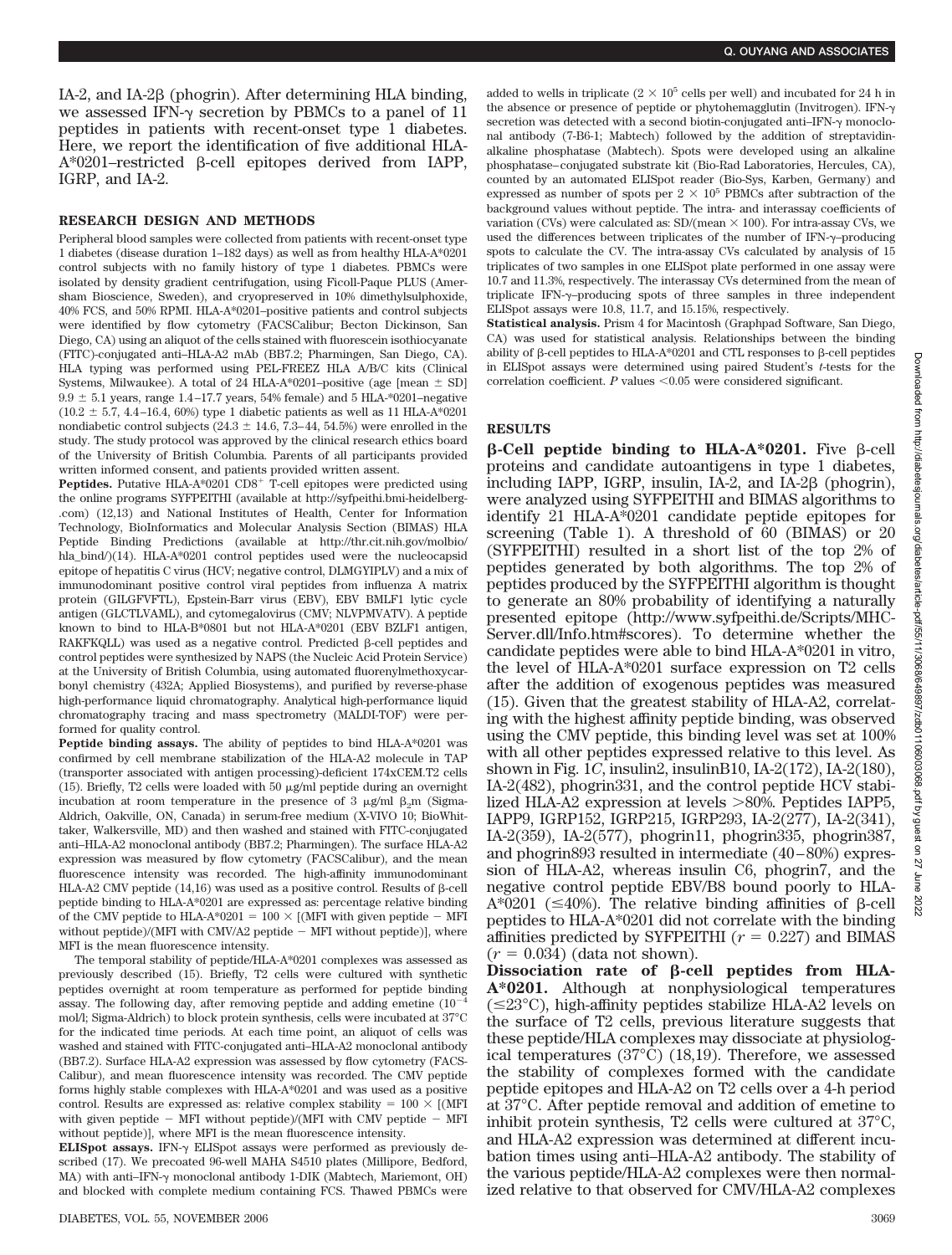| TABLE 1                                             |  |  |  |
|-----------------------------------------------------|--|--|--|
| $\beta$ -Cell peptides predicted to bind HLA-A*0201 |  |  |  |

| Peptide                | Protein     | Position    | Sequence         | <b>SYFPEITHI</b> | <b>BIMAS</b> |
|------------------------|-------------|-------------|------------------|------------------|--------------|
| IAPP <sub>5</sub>      | <b>IAPP</b> | $5 - 13$    | <b>KLQVFLIVL</b> | 26               | 268          |
| IAPP9                  | <b>IAPP</b> | $9 - 17$    | <b>FLIVLSVAL</b> | 27               | 98           |
| IGRP152                | <b>IGRP</b> | $152 - 160$ | <b>FLWSVFMLI</b> | 20               | 5676         |
| IGRP215                | <b>IGRP</b> | 215-223     | <b>FLFAVGFYL</b> | 22               | 11598        |
| <b>IGRP293</b>         | <b>IGRP</b> | 293-301     | <b>RLLCALTSL</b> | 28               | 182          |
| Insulin2               | Insulin     | $2 - 10$    | <b>ALWMRLLPL</b> | 28               | 408          |
| InsulinB10             | Insulin     | B10-B18     | <b>HLVEALYLV</b> | 27               | 22.3         |
| InsulinC <sub>6</sub>  | Insulin     | $C6-C14$    | <b>DLQVGQVEL</b> | 25               | 1.6          |
| $IA-2(172)$            | $IA-2$      | $172 - 180$ | <b>SLSPLQAEL</b> | 29               | 21           |
| $IA-2(180)$            | $IA-2$      | 180-188     | <b>LLPPLLEHL</b> | 29               | 41           |
| $IA-2(277)$            | $IA-2$      | 277-285     | <b>GLLYLAQEL</b> | 25               | 79           |
| $IA-2(341)$            | $IA-2$      | 341-349     | <b>VLAGYGVEL</b> | 30               | 36.3         |
| $IA-2(359)$            | $IA-2$      | 359-367     | <b>TLLTLLQLL</b> | 27               | 182          |
| $IA-2(482)$            | $IA-2$      | 482-490     | <b>SLAAGVKLL</b> | 29               | 49           |
| $IA-2(577)$            | $IA-2$      | 577-585     | <b>VLLTLVALA</b> | 24               | 72           |
| Phogrin7               | Phogrin     | $7 - 15$    | LLLLLLLLL        | 30               | 309          |
| Phogrin11              | Phogrin     | $11 - 19$   | <b>LLLLLPPRV</b> | 26               | 437          |
| Phogrin331             | Phogrin     | 331-339     | <b>GMAELMAGL</b> | 27               | 146          |
| Phogrin335             | Phogrin     | 335–343     | LMAGLMQGV        | 26               | 196          |
| Phogrin387             | Phogrin     | 387-395     | <b>RLYQEVHRL</b> | 26               | 157          |
| Phogrin <sub>893</sub> | Phogrin     | 893-901     | <b>SLLDFRRKV</b> | 28               | 802          |

set as 100%. As shown in Fig. 3, peptide/HLA-A2 complexes formed with IA-2(182) and IA-2(482) were unstable, completely dissociating within 4 h of incubation at 37°C. Complexes of relatively low stability were observed for IGRP293, insulin2, and phogrin331 ( $\sim$ 20% dissociated in 4 h), whereas all of the remaining peptides tested—IAPP5, IAPP9, IGRP152, IGRP215, insulinB10, and IA-2(172) produced HLA complexes that were stable over a 4-h period  $(\leq 5\%$  dissociation) (data not shown).

Recognition of  $\beta$ -cell peptides by PBMCs from pa**tients with recent-onset type 1 diabetes.** The ability of the  $\beta$ -cell peptides to stimulate functional responses was tested next. PBMCs obtained from 24 HLA-A\*0201 and 5 non–HLA-A\*0201 patients with recent-onset type 1 diabetes and 11 HLA-A\*0201 nondiabetic control subjects were assayed for peptide recognition by  $IFN-\gamma$  ELISpot assays. Based on our previous findings, we chose for study all peptide epitopes identified by our prediction algorithms for IAPP (IAPP9) (10) and IGRP (IGRP152, IGRP215, IGRP293) (7,20). With respect to the other predicted peptides, we limited our analysis to those that stabilized HLA-A\*0201 expression at 80% of maximum levels, including insulin2, IA-2(172), IA-2(180), IA-2(482), and phogrin331. The previously reported epitopes IAPP5 (10) and insulin B chain 10-18 (11) were also studied. Because of the limited volume of blood available from our pediatric subjects, ELISpots were performed in separate studies using two sets of samples. We first assessed the recognition of IAPP and IGRP peptides by PBMCs of 19 HLA-A\*0201 and 5 non–HLA-A\*0201 recent-onset type 1 diabetic patients and 11 HLA-A\*0201 nondiabetic control subjects. Next, we determined the PBMC responses against peptides IGRP293, insulin2, insulinB10, IA-2(172), IA-2(180), IA-2(482), and phogrin331 in 11 HLA-A\*0201 and 5 non–HLA-A\*0201 recent-onset type 1 diabetic patients and 10 HLA-A\*0201 nondiabetic control subjects. Of the 11 patient samples analyzed in the second study, 6 used blood samples that were obtained and also analyzed in the first study because these samples had adequate numbers of frozen PBMCs for additional analysis.

of the control subjects, including non–HLA-A\*0201 recentonset type 1 diabetic subjects and HLA-A\*0201 nondiabetic subjects, secreted IFN- $\gamma$  in response to peptides IAPP5, IAPP9, IGRP152, and IGRP215 (Fig. 2*B*). None of the subjects responded to the control HCV peptide. The proportion of responsive type 1 diabetic subjects varied for each peptide (IAPP5: 7 of 19, 37%; IAPP9: 8 of 19, 37%; IGRP152: 8 of 19, 42%; and IGRP215: 13 of 19, 68%). In approximately one-third of the patients, the proportion of IFN-γ-secreting cells in response to the putative epitopes was comparable (20–50 spots per  $2 \times 10^5$  PBMCs) to that observed with the positive control viral peptide mix. In the second panel of subjects, PBMCs from recent-onset type 1 diabetic patients demonstrated responses against insulinB10 (2 of 11, 18%), IA-2(172) (2 of 11, 18%), and IA-2(482) (3 of 11, 27%) (Fig. 2*C*). T-cell responses to IGRP293, IA-2(180), and phogrin331 could not be detected in diabetic patients nor in nondiabetic and non-HLA– matched control subjects. Interestingly, three of the five nondiabetic control subjects responded to the insulin2 peptide, but they did not respond to the other peptides. **-Cell peptide-HLA affinity inversely correlates with the self-reactive T-cell response in patients with type 1 diabetes.** Of 11  $\beta$ -cell peptides screened by IFN- $\gamma$ ELISpot assays with PBMCs from 24 patients with recentonset type 1 diabetes, CD8<sup>+</sup> T-cell responses were detected against 7 peptides. As shown in Figs. 1 and 3, each of these peptides—IAPP5, IAPP9, IGRP152, IGRP215, insulinB10, IA-2(172), and IA-2(482)—had different relative binding affinities and dissociation rates. To determine whether a relationship exists between the affinity of peptide for HLA and the self-reactive CTL response, peptide binding affinities were plotted against the self-reactive ELISpot responses. This analysis revealed a strong inverse correlation between the relative binding affinity of  $\beta$ -cell peptides to HLA-A2 molecules and the average number of IFN- $\gamma$ -producing spots per 2  $\times$  10<sup>5</sup> PBMCs ( $\dot{P}$  = 0.003,  $r$  =  $-0.958$ ) (Fig. 4).

In the first set of samples, PBMCs from  $\sim$ 50% of the HLA-A\*0201 recent-onset type 1 diabetic subjects but none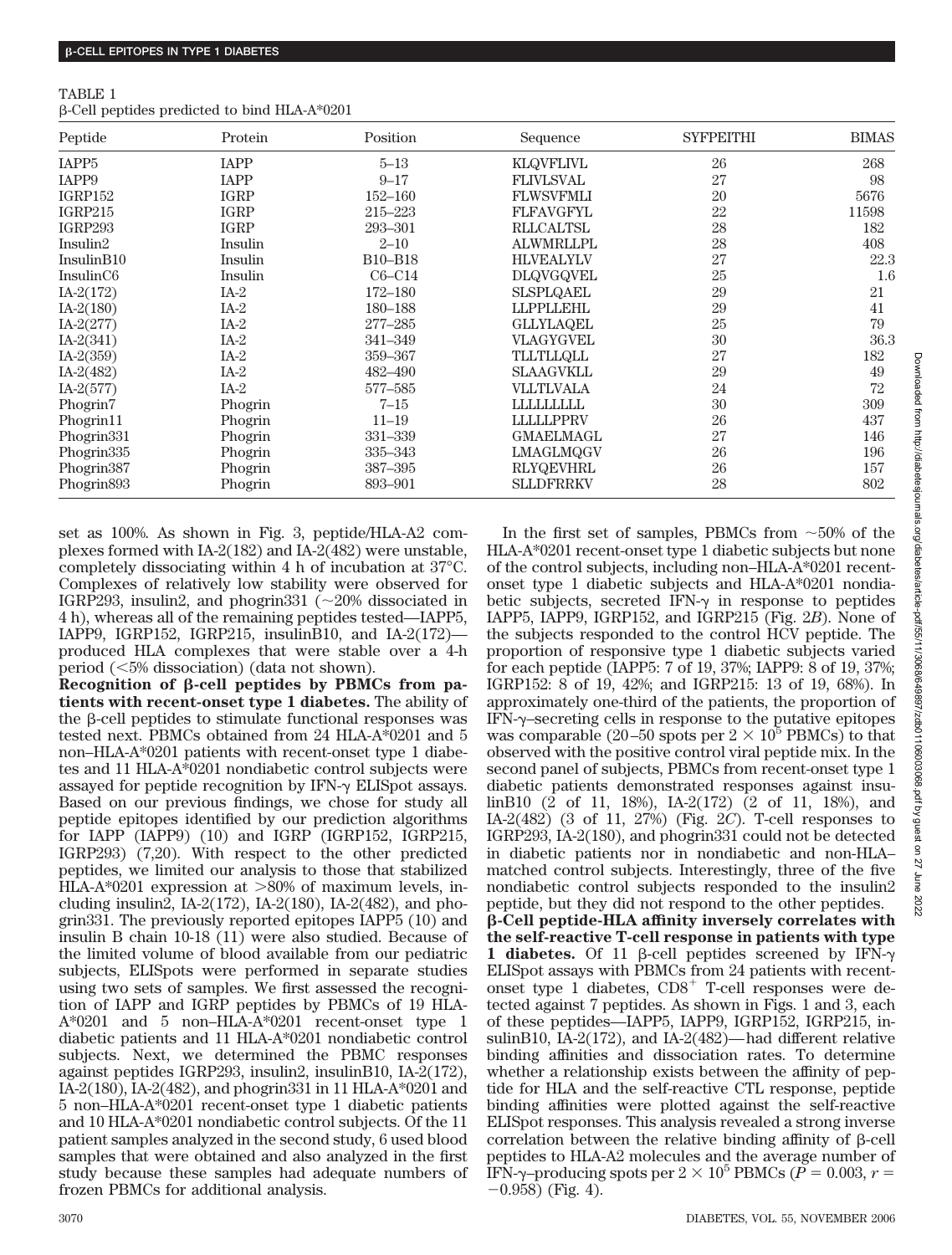

Percent of maximum HLA-A2 stabilization

**FIG. 1. Binding of -cell peptides to HLA-A\*0201. T2 cells lacking stable HLA-A\*0201 surface expression were incubated with synthetic -cell peptides, or equimolar amounts of control peptide known to bind to HLA-A\*0201 with high affinity (CMV, pp65 protein, NLVPMVATV), or peptide known to bind to HLA-B8 but not HLA-A\*0201 (EBV/B8, BZLF1 antigen, RAKFKQLL).** *A***: Representative fluorescence-activated cell sorting histogram indicating the relative stability of HLA-A\*0201 on the surface of T2 cells when incubated in the absence of peptides, or with CMV/A2 or EBV/B8 peptides.** *B***: Representative fluorescence-activated cell sorting histogram indicating T2 expression of HLA-A\*0201 in the presence of IGRP152 or CMV/A2.** *C***: Summary of the relative affinity of -cell peptides (derived from IAPP, IGRP, insulin, IA-2, and phogrin) for HLA-A\*0201. The error bars refer to the SE from three independent experiments. The relative binding affinity for each peptide is expressed as a percentage of maximal (CMV) binding as described in RESEARCH DESIGN AND METHODS. For details of peptide origin and amino acid sequence, refer to Table 1.**

## **DISCUSSION**

The affinity of peptide for major histocompatibility complex (MHC) class I is one critical factor determining peptide presentation and immune response by cognate

CTLs (21). Our data are consistent with previous literature in the mouse model (22), in that the predicted binding affinity of  $\beta$ -cell peptides to HLA-A\*0201 did not correlate well with the actual binding affinity. Thus, the actual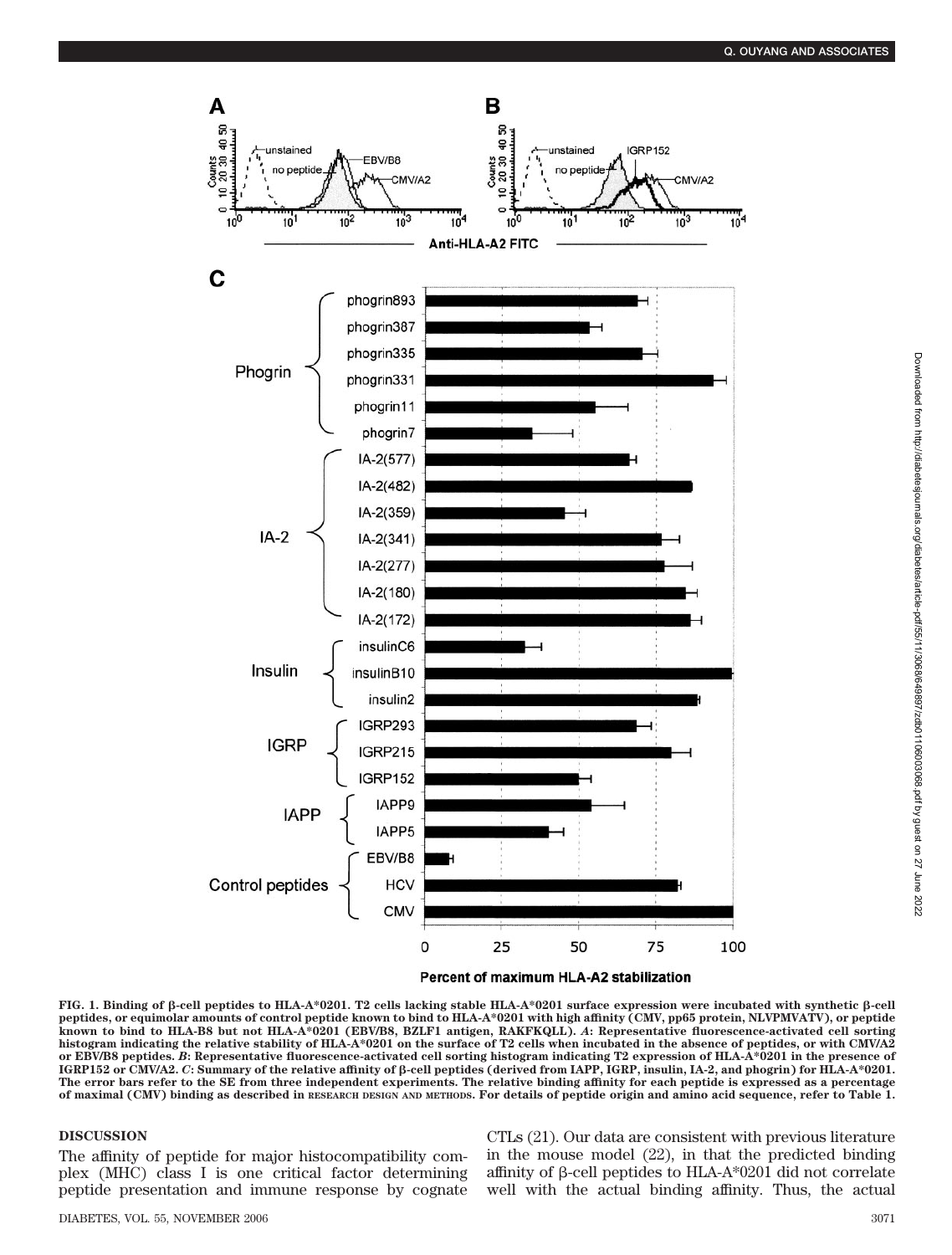

**FIG. 2. Recognition of -cell peptides by HLA-A2–restricted CD8 T-cells from recent-onset type 1 diabetic patients.** *A***: Representative ELISpot assay (triplicate wells) demonstrates IFN-**- **responses to a peptide mix (CMV EBV Flu, positive control) and to individual -cell peptides,** including IAPP5, IAPP9, IGRP215, IGRP152, and PHA (positive control). Wells containing medium alone (Medium) and HCV peptide (HCV/A2)<br>served as negative controls. *B* and *C*: CD8<sup>+</sup> T-cell responses to the indicated β-ce HLA-A\*0201 control subjects ( $\blacktriangle$ ), and non–HLA-A\*0201 control subjects ( $\diamond$ ). A threshold of 12 spots per 2  $\times$  10<sup>5</sup> cells (horizontal dotted line) **was established as a cutoff for a positive result based on the ELISpot responses to the peptides that were at least 2 SDs above the mean of the nondiabetic control subjects. The peptide-specific responses are shown in two separate panels (***B* **and** *C***) for clarity. PHA, phytohemagluttinin.**

affinity of peptides IA-2(172), IA-2(180), and phogrin331 was higher than that of IA-2(341), IA-2(359), phogrin7, and phogrin893, despite the higher predicted binding scores. The discrepancy between the predicted and actual binding affinities of candidate  $\beta$ -cell epitopes is likely attributable to the fact that the three-dimensional structure of the

peptide-HLA interaction cannot be accurately determined by existing algorithms. Nonetheless, computer-based prediction algorithms are helpful for identifying a pool of candidate epitopes in known target proteins that require confirmation of binding in vitro (23).

In this study, we identified 7 (of 11 tested) HLA-A\*0201–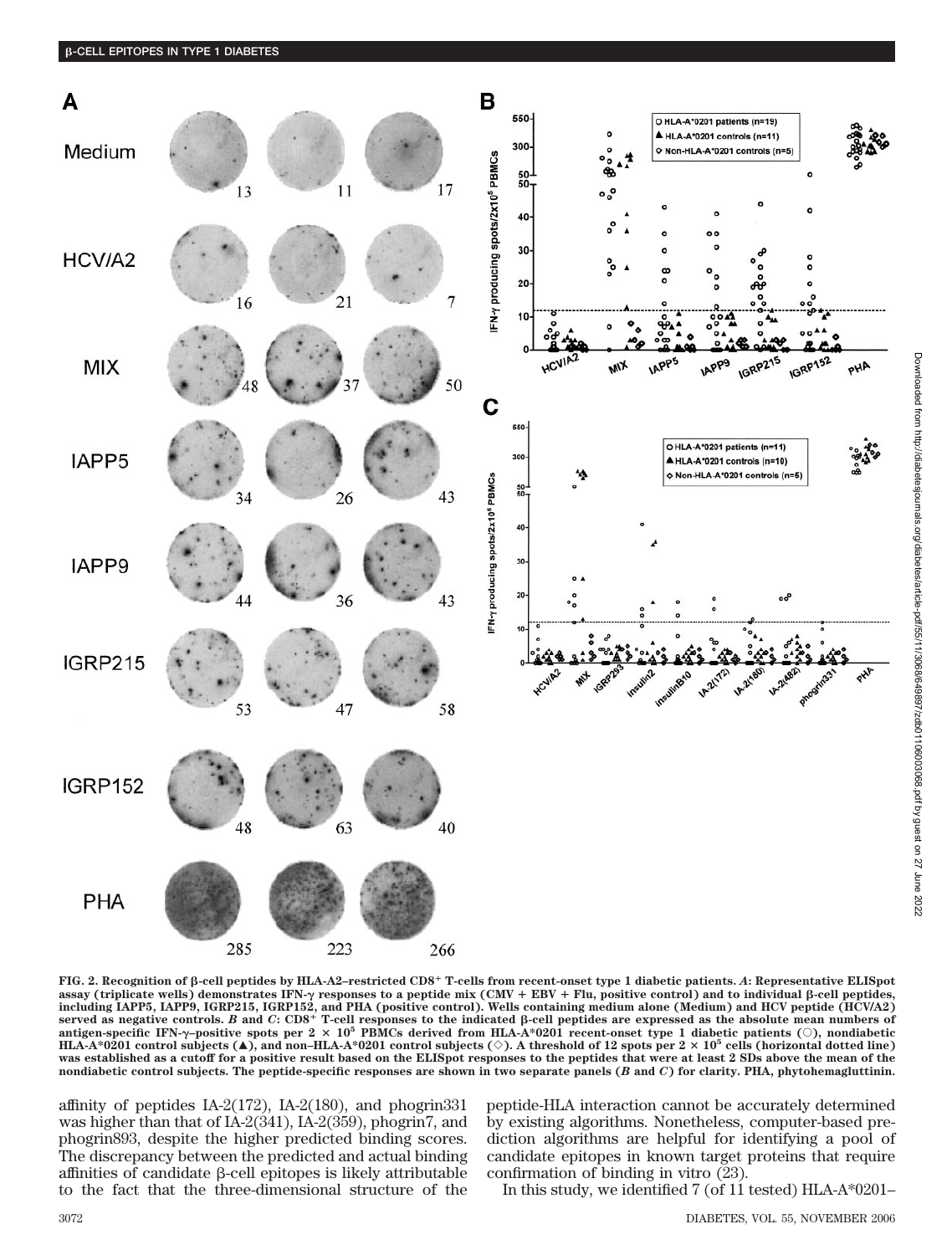

**FIG.** 3. Temporal peptide dissociation of β-cell peptides from HLA-**A\*0201. After overnight incubation with saturating amounts of peptide, T2 cells were treated with emetine (to inhibit protein synthesis) and incubated with peptides at 37°C. At the indicated time points, cells were washed and stained for HLA-A2 expression. Peptide/HLA-A\*0201** stability in the presence of EBV/B8 and the β-cell peptides IGRP293, **insulin2, IA-2(180), IA-2(482), and phogrin331 has been normalized relative to that observed for the CMV/HLA-A\*0201 complex. Peptide/ HLA complexes formed by IAPP5, IAPP9, IGRP215, IGRP152, insulinB10, and IA-2(172) were uniformly stable over the 4-h period (data not shown).**

restricted  $\beta$ -cell peptides recognized by  $CDS^+$  T-cells in recent-onset type 1 diabetic patients. Five of these peptides—IAPP9, IGRP152, IGRP215, IA-2(172), and IA-2(482)—have not been previously reported and represent novel type 1 diabetes autoepitopes. In addition to the IAPP5 epitope, which has previously been reported, we observed that more than one-third of the recent-onset type 1 diabetic patients responded to a second IAPP-derived peptide, IAPP9. MHC class I tetramer staining has previously identified IGRP-reactive T-cells as predominant in islets and peripheral blood of NOD mice (6,7,20). Our study indicates that human T-cells specific for IGRP epitopes are also found in recent-onset type 1 diabetic patients.

In addition to epitope identification, we observed a strong inverse relationship between  $\beta$ -cell peptide binding to HLA-A\*0201 and the corresponding self-reactive  $CD8^+$ T-cell response, as measured by  $IFN-\gamma$  spot–forming cells. Thus, CTL recognition of peptides with intermediate (lesser) HLA-binding affinity—IAPP5, IAPP9, IGRP152, and IGRP215—was significantly greater than that of peptides with higher HLA-binding affinity—insulin2, IA-2(172), and IA-2(482). This observed correlation is consistent with findings in the mouse model of experimental autoimmune encephalomyelitis, in which the capacity of peptides to induce experimental autoimmune encephalomyelitis correlates inversely with their affinity for MHC (24). This phenomenon may be explained by the incomplete deletion of autoreactive T-cells that recognize epitopes with lower binding affinity (25). Another factor that may play a role in CTL recognition of (self)  $\beta$ -cell peptides in the periphery is the HLA-peptide dissociation rate. Rapid peptide dissociation from HLA-A\*0201 may lead to a paucity of specific peptide/HLA-A\*0201 complexes at the surface of the cell, insufficient for recognition and triggering of circulating T-cells. For example, IA-2(180), which rapidly dissociates from HLA-A2, had a near complete lack of self-reactive CTL response in any patient studied.

Insulin is clearly an important autoepitope in type 1 diabetes (26,27), and proinsulin-derived epitopes are targets of T-cells in both diabetic and prediabetic subjects (28,29). We observed that in addition to recent-onset patients, a significant number of nondiabetic control sub- $\frac{1}{2}$  jects also exhibited CD8<sup>+</sup> T-cell responses to the peptide insulin2. This finding is similar to other reports of CTL recognition of an IA-2–derived peptide  $(30)$  and CD4<sup>+</sup> T-cell recognition of a class II–restricted GAD peptide (31) present in healthy individuals. The importance of this observation is unclear. In our study, an insulin peptide, insulinB10, was recognized by 2 of 11 recent-onset type 1 diabetic patients, consistent with results of a recent study in which 4 of 10 recent-onset patients with type 1 diabetes demonstrated  $CDS<sup>+</sup>$  T-cell responses against the same peptide (11). Given the considerable interest in insulin as the primary inciting autoantigen in both the NOD mouse model of type 1 diabetes (26) and humans (32), further study of the CTL response to the proinsulin-derived peptides in humans is clearly needed.

Our findings correlate remarkably well with those of Standifer et al. (33) who found, using samples from a separate cohort and assayed by granzyme B ELISpots in a independent laboratory, that peptides IAPP9, IGRP152, and IGRP215 represent novel epitopes in recent-onset type 1 diabetic subjects. Given the difficulty encountered to date in standardizing and replicating ELISpot assays, the comparable findings obtained by two separate groups is reassuring and increases the likelihood that these identified epitopes are truly representative of recent-onset type 1 diabetic patients. Although definitive quantification of -cell–specific CTLs awaits the availability of MHC class I tetramers with sufficient sensitivity to detect  $\beta$ -cell–reactive CTLs in humans, our findings suggest that standardization of ELISpots is possible and may be used for detection and enumeration of self-reactive T-cells in peripheral blood.

In summary, we have identified IAPP9-17, IGRP152-160, IGRP215-223, IA-2(172-180), and IA-2(482-490) as HLA- $A*0201$ –restricted  $CDS^+$  T-cell epitopes in patients with recent-onset type 1 diabetes. In addition, we observed a strong inverse correlation between the affinity of  $\beta$ -cell peptides for HLA-A\*0201 and self-reactive CD8<sup>+</sup> T-cell responses. Finally, we confirmed the presence of CTLs in recent-onset type 1 diabetic patients that recognize the



**FIG. 4. Inverse relationship between peptide/HLA-A\*0201 affinity and -cell–reactive CD8 T-cell responses in patients with type 1 diabetes. Peptide/HLA affinity of the indicated peptides was plotted against the IFN-**- **ELISpot response for IAPP5, IAPP9, IGRP215, IGRP152, insu**linB10, IA-2(172), and IA-2(482) (*y*-axis) ( $P = 0.003$ ,  $r = -0.958$ ).